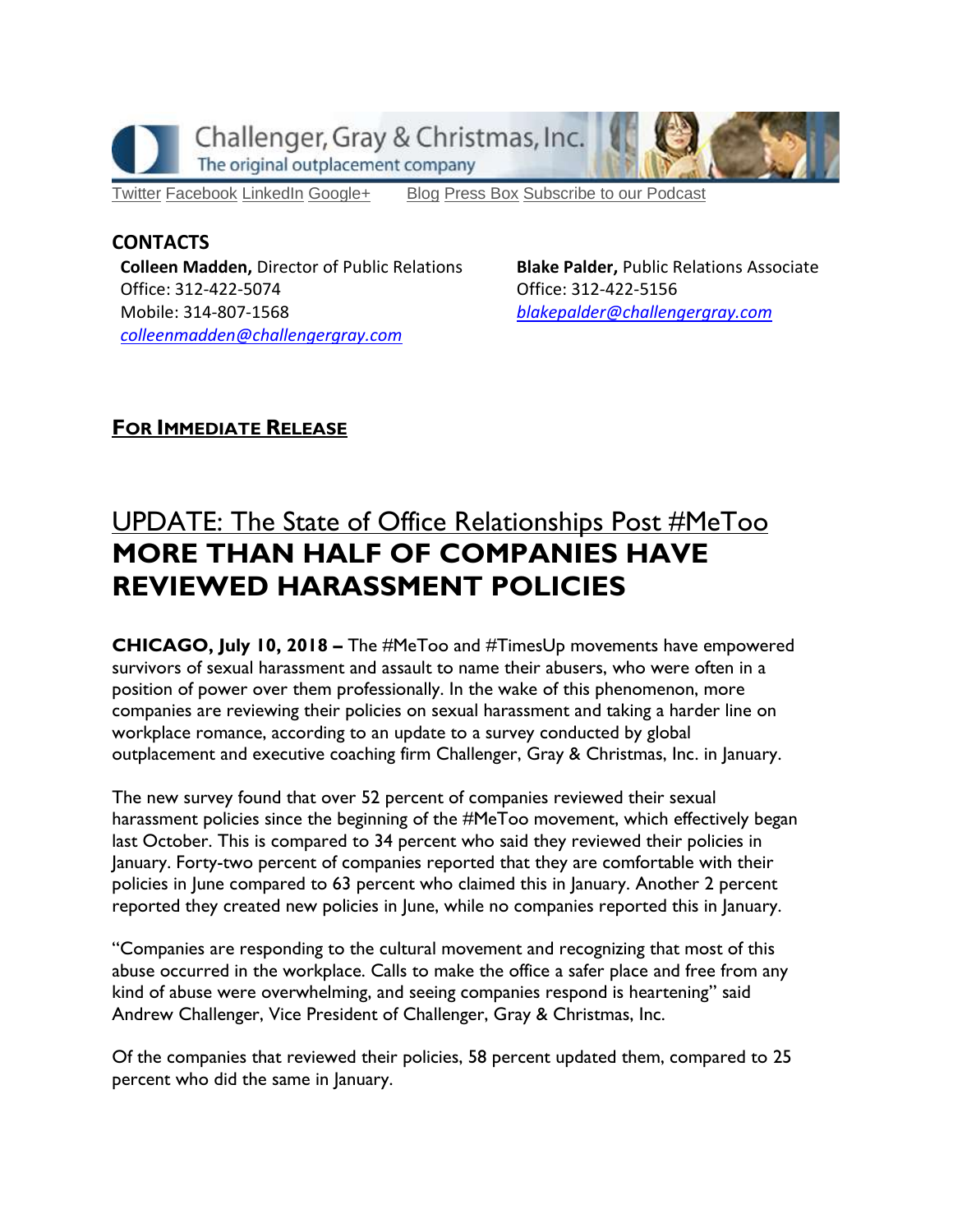"Employers reported adding and clarifying reporting avenues and instituting 'zero tolerance' and anti-bullying policies when it comes to workplace harassment," added Challenger.

The survey was conducted among 150 HR executives in June. The respondents were from companies of various sizes and industries nationwide.

The new survey asked respondents if they observed any changes in the behavior of their staff in light of these movements. Nearly 55 percent saw no demonstrable change in behavior, 14 percent observed a more respectful atmosphere, and 2 percent reported more women were asking for raises and promotions.

Nearly 17 percent of employers saw an increase in complaints of inappropriate behavior. Over 7 percent reported that men were more cautious in their interactions with their female colleagues, while just over 2 percent said they observed that women were more cautious.

"It is not surprising that companies are seeing more people come forward in the wake of #MeToo, as workers feel supported and empowered to do so. Likewise, it makes sense that there would be some caution when it comes to interactions at work in order to keep from crossing any lines," said Challenger.

"However, it is imperative that employers create an environment where this cautious approach to employee interaction does not keep women from having a seat at the table or otherwise compromise the advancement of worthy workers," he added.

The survey also found that slightly more companies have formal or informal office romance policies than reported in January. While slightly fewer companies report a formal, written policy (57 percent in January compared to 51 percent in June), nearly 9 percent report they give managers discretion to handle relationships, compared to 3 percent in January. Just under 5 percent of employers are currently working on an office romance policy compared to no companies reporting this at the beginning of the year.

Meanwhile, nearly a quarter of employers require all relationships be disclosed to the company, compared to 17 percent who required this in January. More companies discourage dating between a subordinate and a manager: 78 percent in June versus 70 percent in January. Twenty-seven percent of companies are taking relationships on a caseby-case basis, fewer than the 33 percent who reported this policy in January.

"Fewer companies want to take office romances on a case-by-case basis, suggesting employers want to get ahead of potential problems by creating an overarching policy. By prohibiting relationships between managers and subordinates, companies can minimize the power dynamics that could lead to the abuse of a manager's position," said Challenger.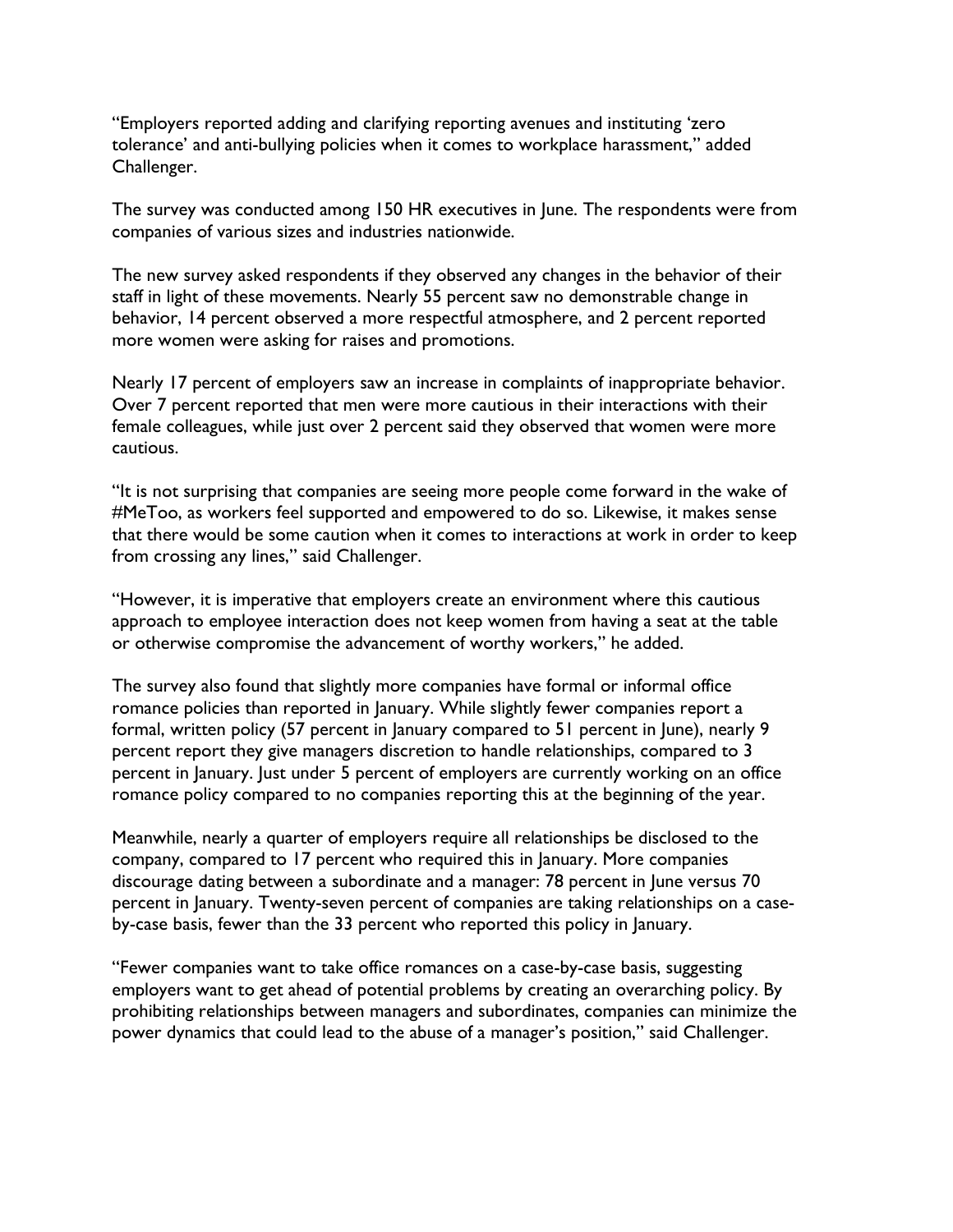"That said, the answer does not lie in banning office romances altogether. Many strong relationships have been built in the workplace. Attempting to forbid office relationships will only keep those who do begin dating from taking appropriate avenues to ensure professionalism," he added.

# # #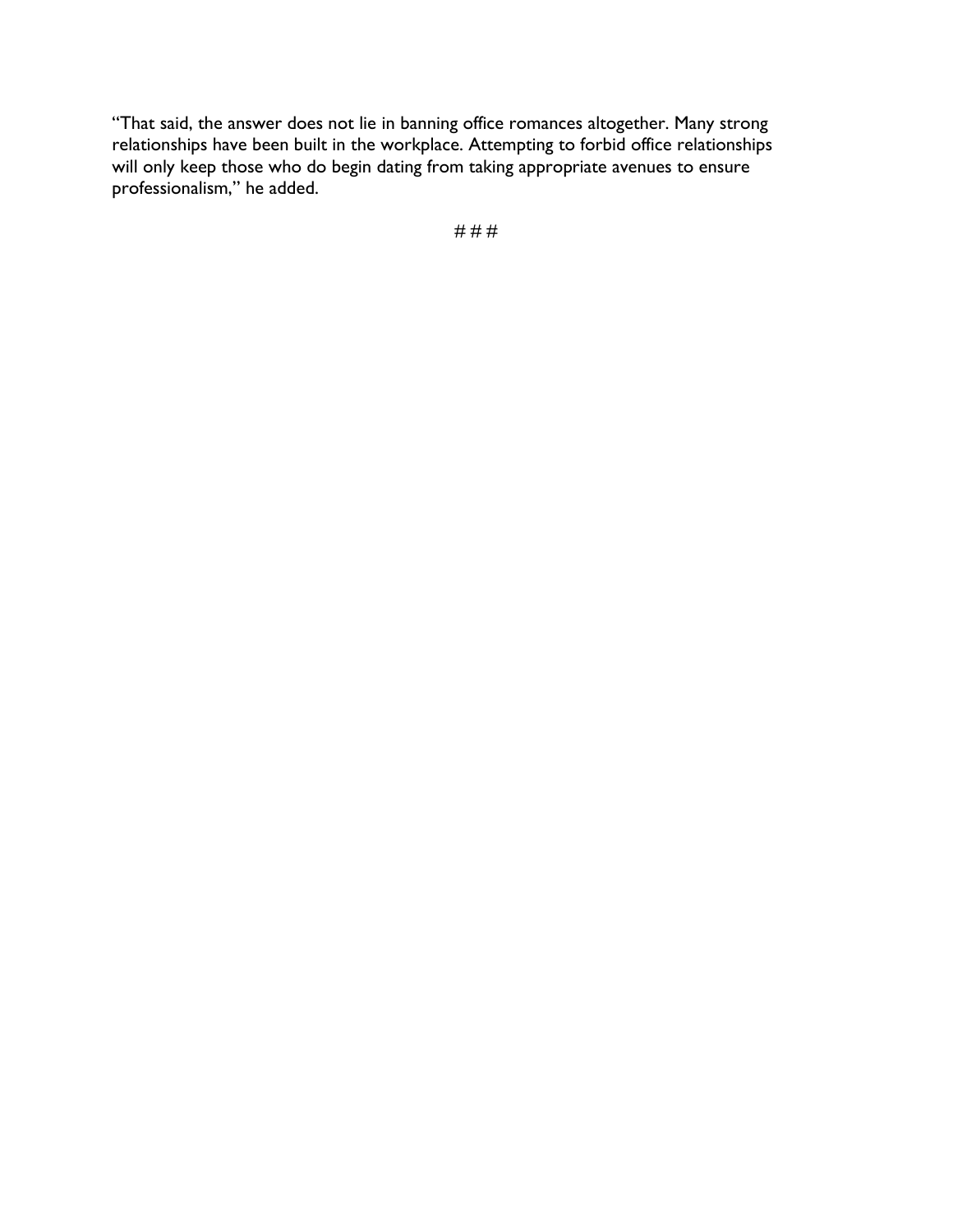# Challenger #MeToo in the Workplace Survey Results

## **Have you reevaluated or created your company's sexual harassment policy in light of the recent #MeToo movement?**

|                                                 | January | June   |
|-------------------------------------------------|---------|--------|
| No, we are comfortable with our current policy. | 62.86%  | 41.67% |
| Yes, we have reviewed our current policy.       | 34.28%  | 52.08% |
| No, we do not have a policy.                    | 2.86%   | 4.17%  |
| Yes, we created a policy.                       | 0.00%   | 2.08%  |
| No, but we are working on one.                  | 0.00%   | 0.00%  |
| Other (please specify).                         | 0.00%   | 0.00%  |

#### **If yes, did you update your policy?**

|      | January | June   |
|------|---------|--------|
| Yes. | 25.00%  | 58.33% |
| No.  | 75.00%  | 41.67% |

#### **Do you have a policy on romantic relationships at work?**

|                                                                            | January  | June   |
|----------------------------------------------------------------------------|----------|--------|
| Yes, we have a formal, written policy that is reviewed with all employees. | 56.66%   | 51.11% |
| No, we do not have a formal or informal policy.                            | 26.67%   | 28.89% |
| No, but we let employees know that it is frowned upon.                     | 10.00%   | 4.44%  |
| Yes, managers handle romantic relationships within their own departments.  | 3.33%    | 8.89%  |
| We do not care if our employees engage in romantic relationships.          | 3.33%    | 1.99%  |
| No, but we are currently working on one.                                   | $0.00\%$ | 4.68%  |

#### **Which are true of your office dating policy? Select all that apply.**

|                                                                              | January | June   |
|------------------------------------------------------------------------------|---------|--------|
| We do not allow relationships between a manager and a direct report.         | 70.00%  | 77.78% |
| We discourage manager/subordinate and inter-department relationships, but    |         |        |
| do not interfere with cross-department relationships or those that are among |         |        |
| employees on equal levels.                                                   | 46.67%  | 51.11% |
| We take relationships on a case-by-case basis.                               | 33.33%  | 26.67% |
| All relationships must be reported to the company.                           | 16.67%  | 24.44% |
| We do not interfere with any relationships in the office unless a problem    |         |        |
| occurs.                                                                      | 10.00%  | 15.56% |
| We allow any relationship as long as it is reported to the company.          | 6.67%   | 13.33% |
| Other (please specify).                                                      | 3.33%   | 0.00%  |

**Source: Challenger, Gray & Christmas, Inc.**